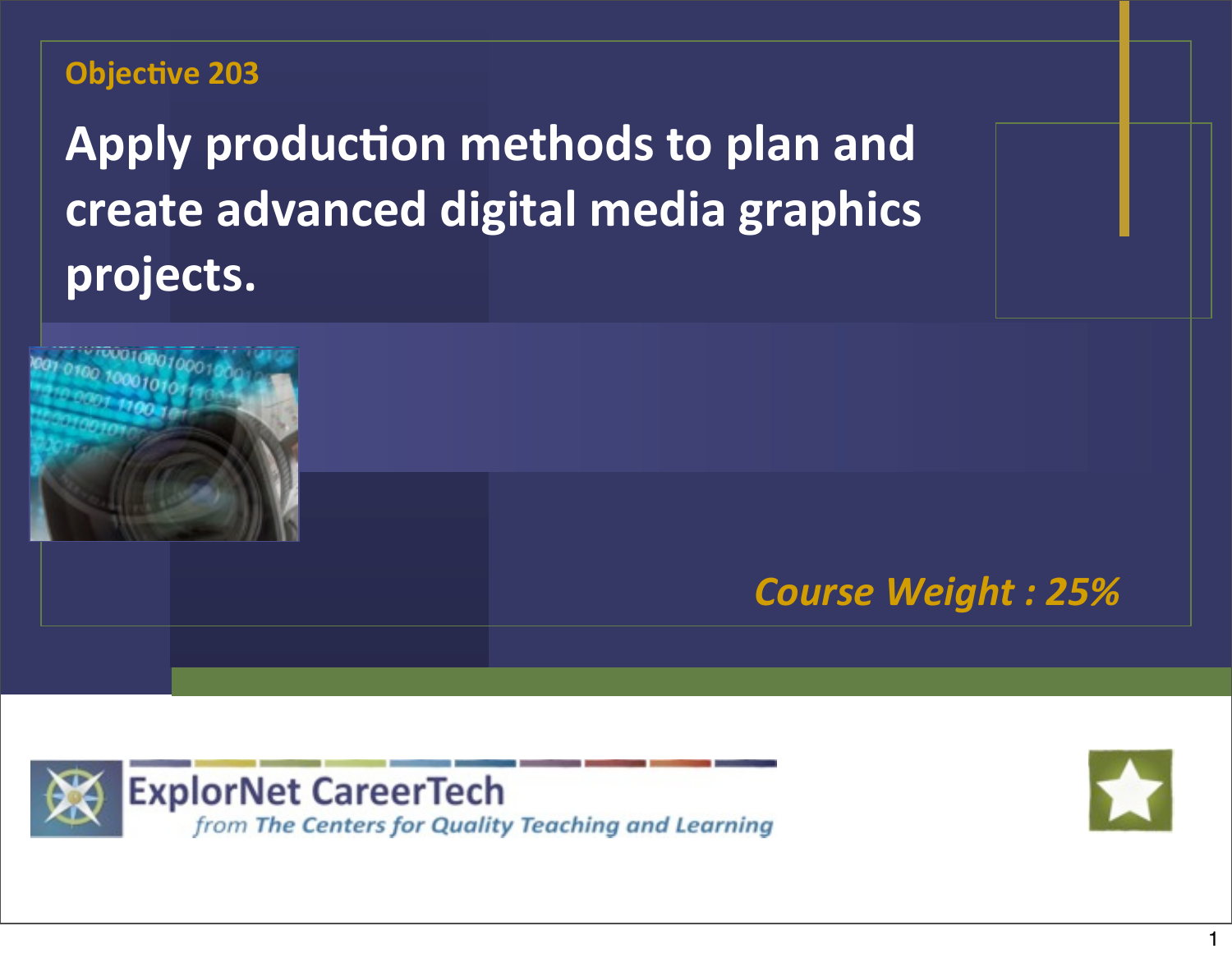

Objectives are broken down into three sub-objectives : pre-production, production, and post-production. **Click the blue text for each sub-objective to jump to that particular part of the presentation.** The course weight for each sub-objective is written in green.

**203.01** - Understand advanced pre-production (5%) methods for digital graphics.

**203.02** - Understand advanced **production** (15%) methods for digital graphics.

**203.03** - Understand advanced **post-production** (5%) methods for digital graphics.

©ExplorNet/The Centers for Quality Teaching and Learning

Clicking this home icon will return to this slide

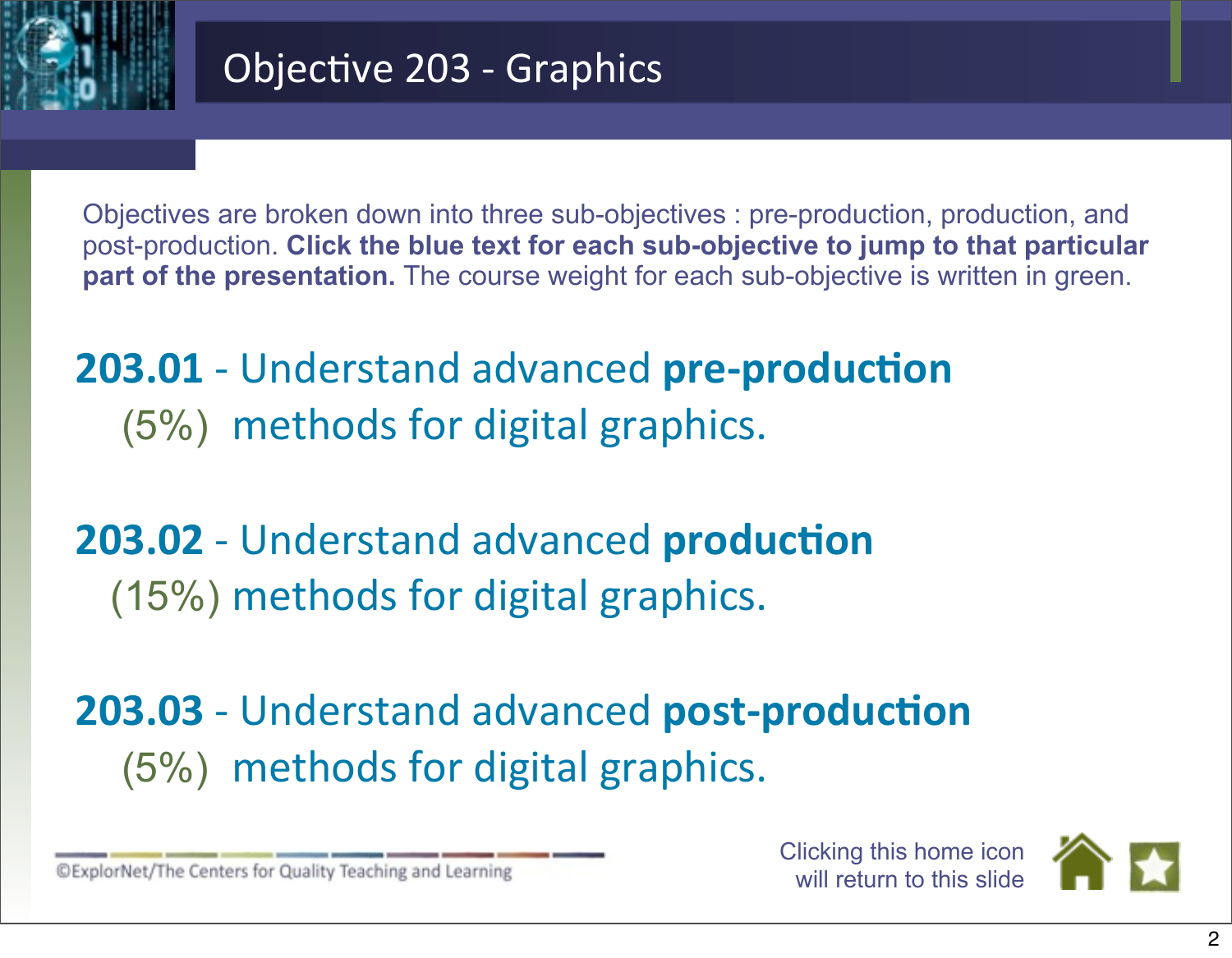<span id="page-2-0"></span>

# **203.01**

Course Weight : (5%)

Understand advanced **pre-production** methods for digital graphics.

*planning with the client and making preliminary decisions about the graphics design project*

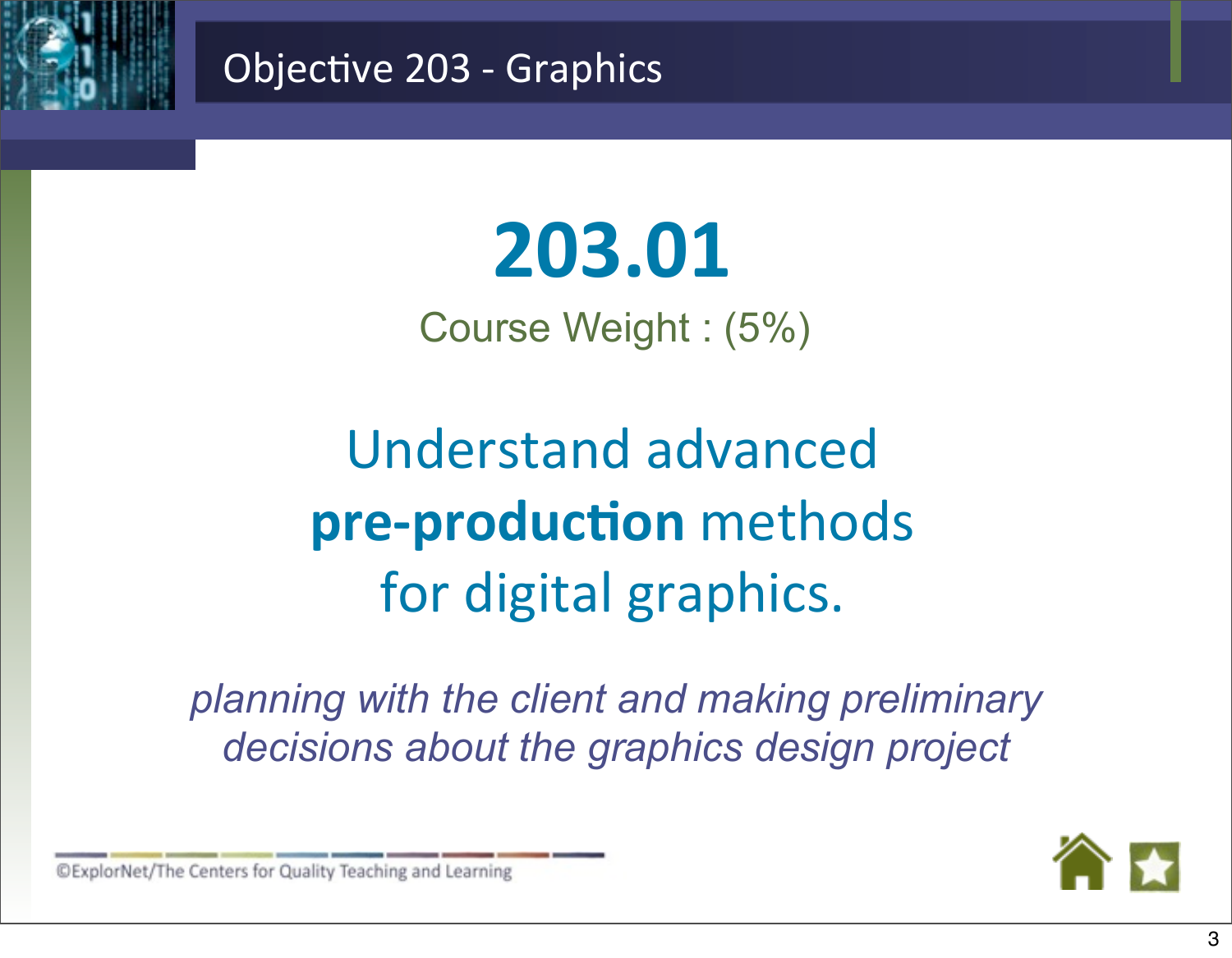### Meet with the client to create a **project plan** :

- Determine the **purpose** of the graphic design
- Define a **target audience** for the project
- ✓ Set overall **goals** of the graphic design
- Agree on **deadlines** for phases of the project
- Create a **budget** for the project
- ✓ Set a **color scheme** and set of **typography** based on client's current marketing and branding materials

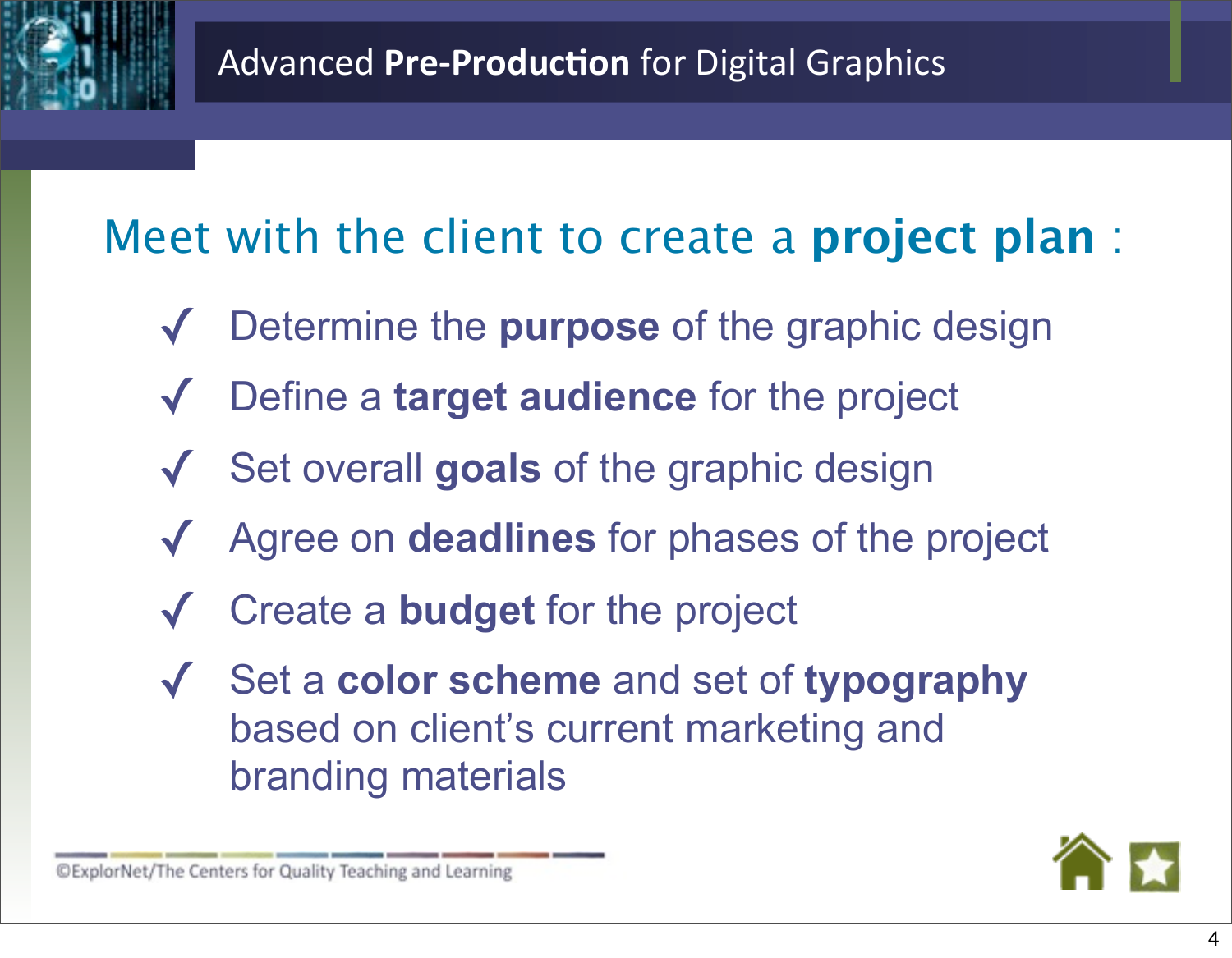### Choose appropriate software :

- Adobe® Photoshop

a paint program (bitmap graphic editor) that specializes in photo manipulation

### - Adobe® Illustrator

a draw program (vector graphic editor) that is commonly used for logos, icons, and other scalable graphics

### - Adobe<sup>®</sup> InDesign

commonly used for print layout work such as brochures, posters, flyers, newsletters, etc.

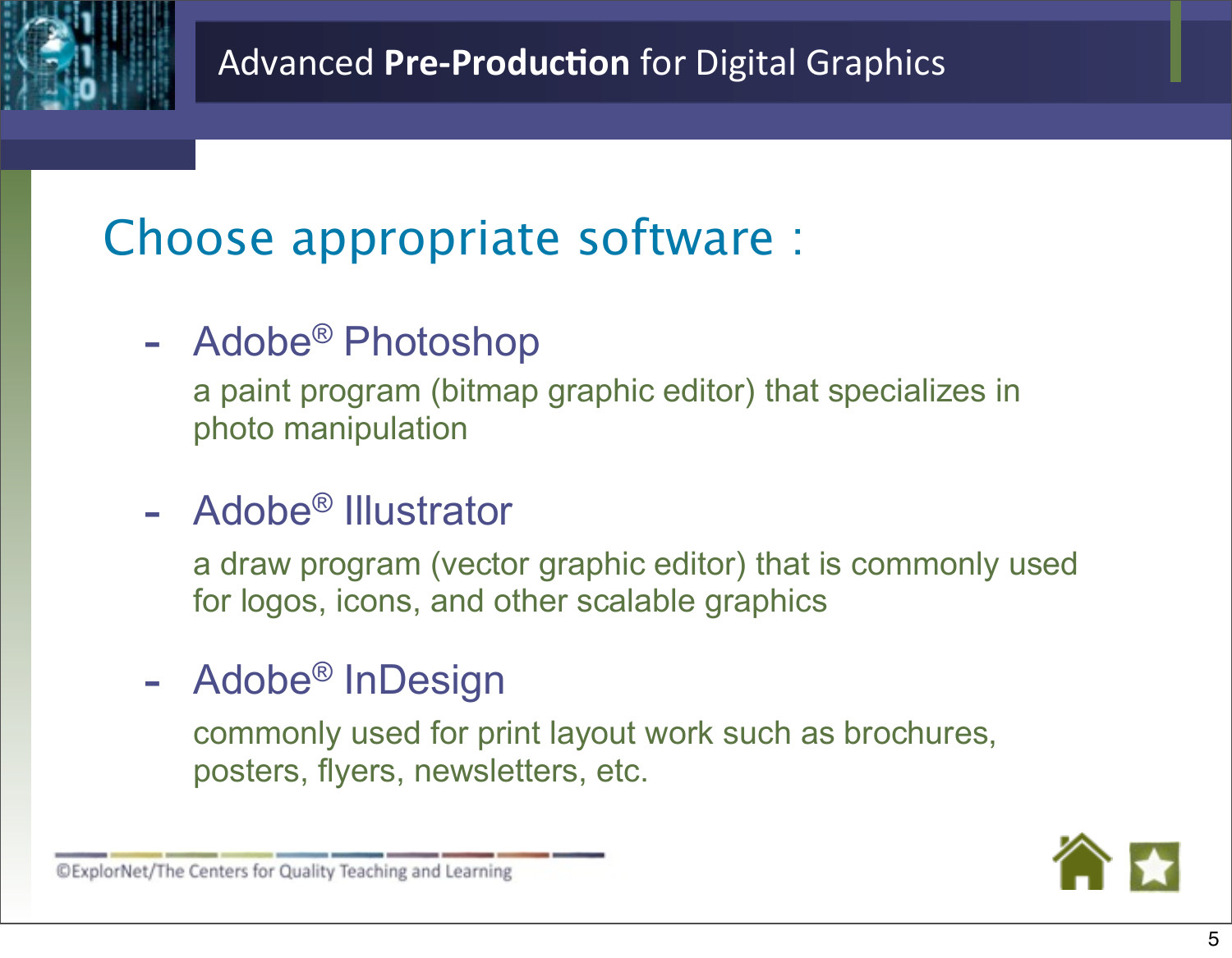Gather and manage information and digital assets provided by the client :

- ✓ **Create a file-naming convention** to assure proper organization and storage
- ✓ Save and **organize files** for easy and quick access

### Sketch layout ideas and present to client for approval

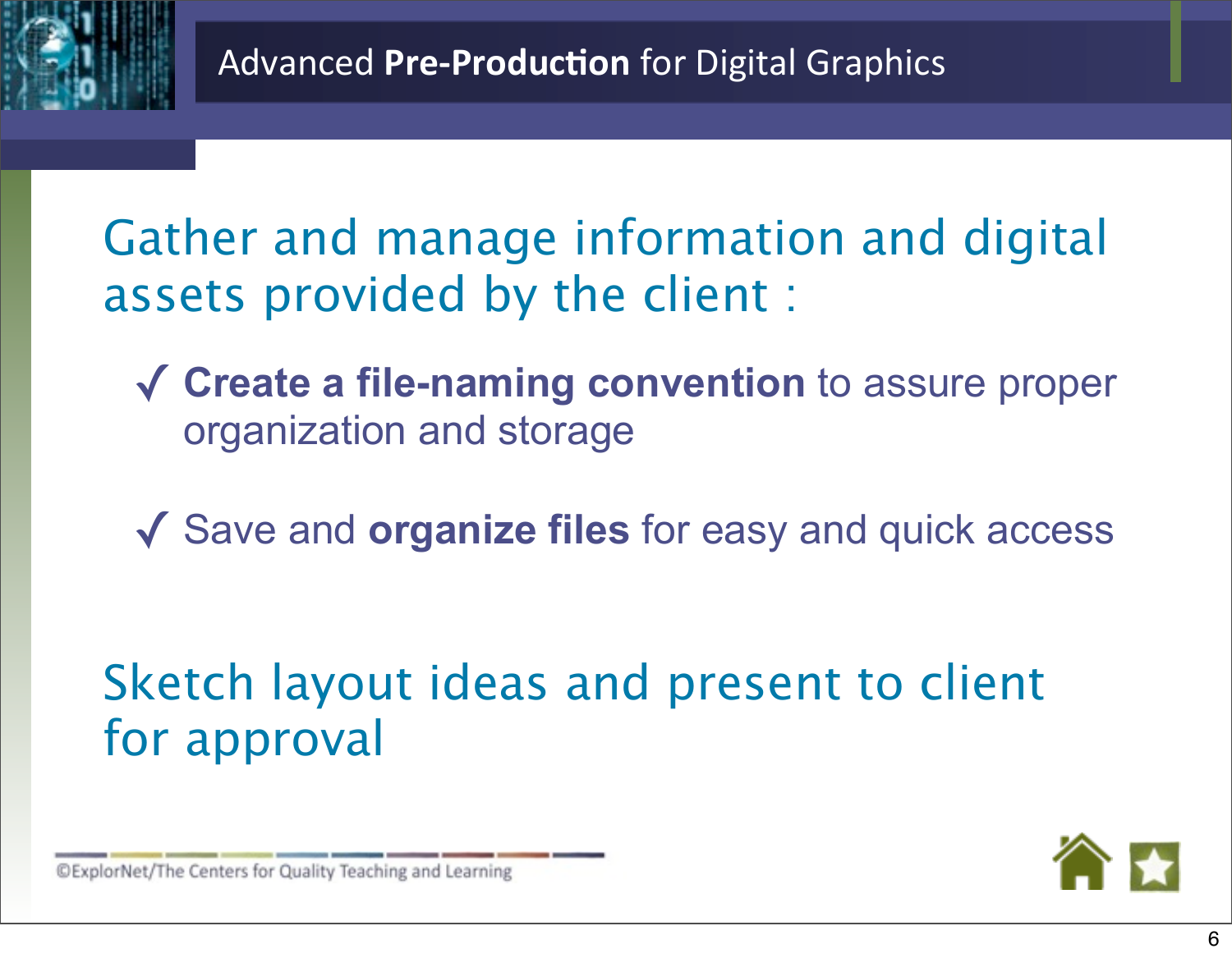<span id="page-6-0"></span>

# **203.02**

Course Weight : (15%)

Understand advanced **production** methods for digital graphics.

*working in a design software to create an original digital graphic*

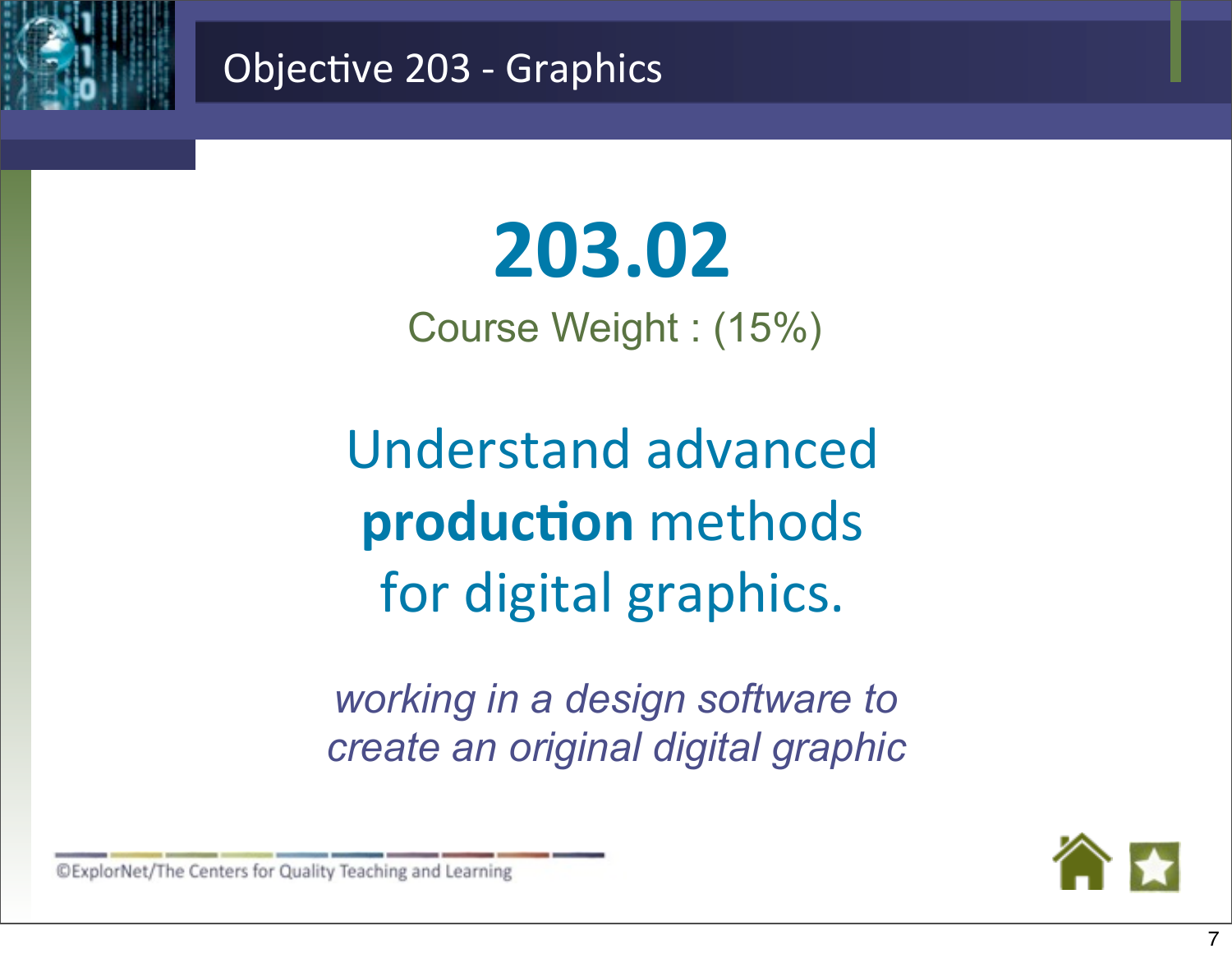### Advanced Graphic Design Terms

Basic concepts of digital graphics and design techniques (Elements of Design, Principles of Design, and General Characteristics of Digital Graphics) were covered in Digital Media (Level 1).

In order to best meet the needs of the client and to convey the intended message of a graphic design to the audience most efficiently, more advanced terminology and editing techniques are necessary.

These new terms and editing techniques can be broken down into four main categories : **layout, color, text editing, and photo manipulation.**

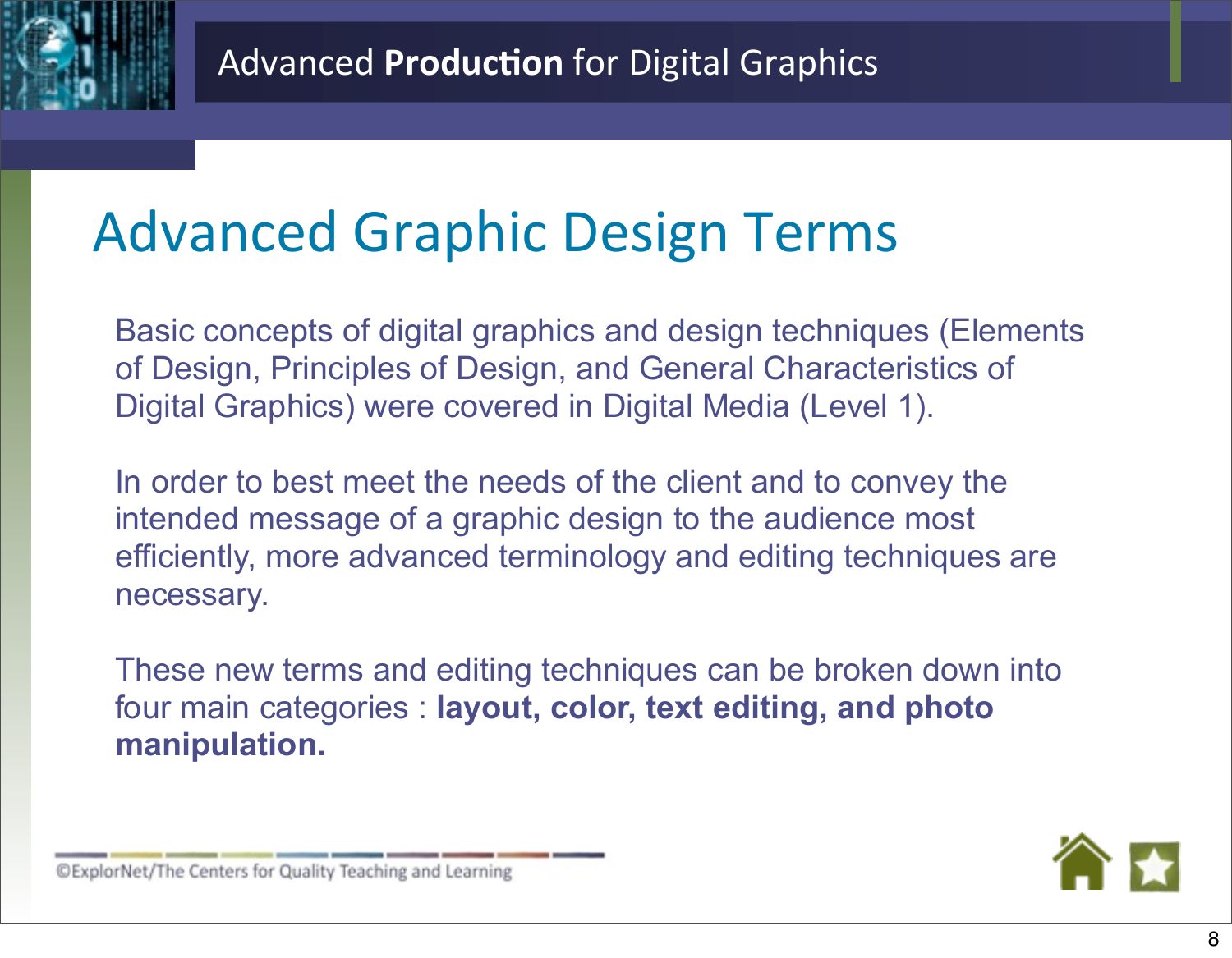

# Advanced Layout Terms

### - Visual Hierarchy

using design techniques to carry the viewers' eye from one design component to the next; helps the audience process information in the design and determine what is most important

### - Alignment

arranging design components in an organized and visually appealing manner

### - White Space

the absence of text or graphics in a design; visual breathing room for the eye; helps avoid over-crowding and creates natural flow

### - Feathering / Blending

smoothing or blurring the edges of an image to help transition into the background or into another image

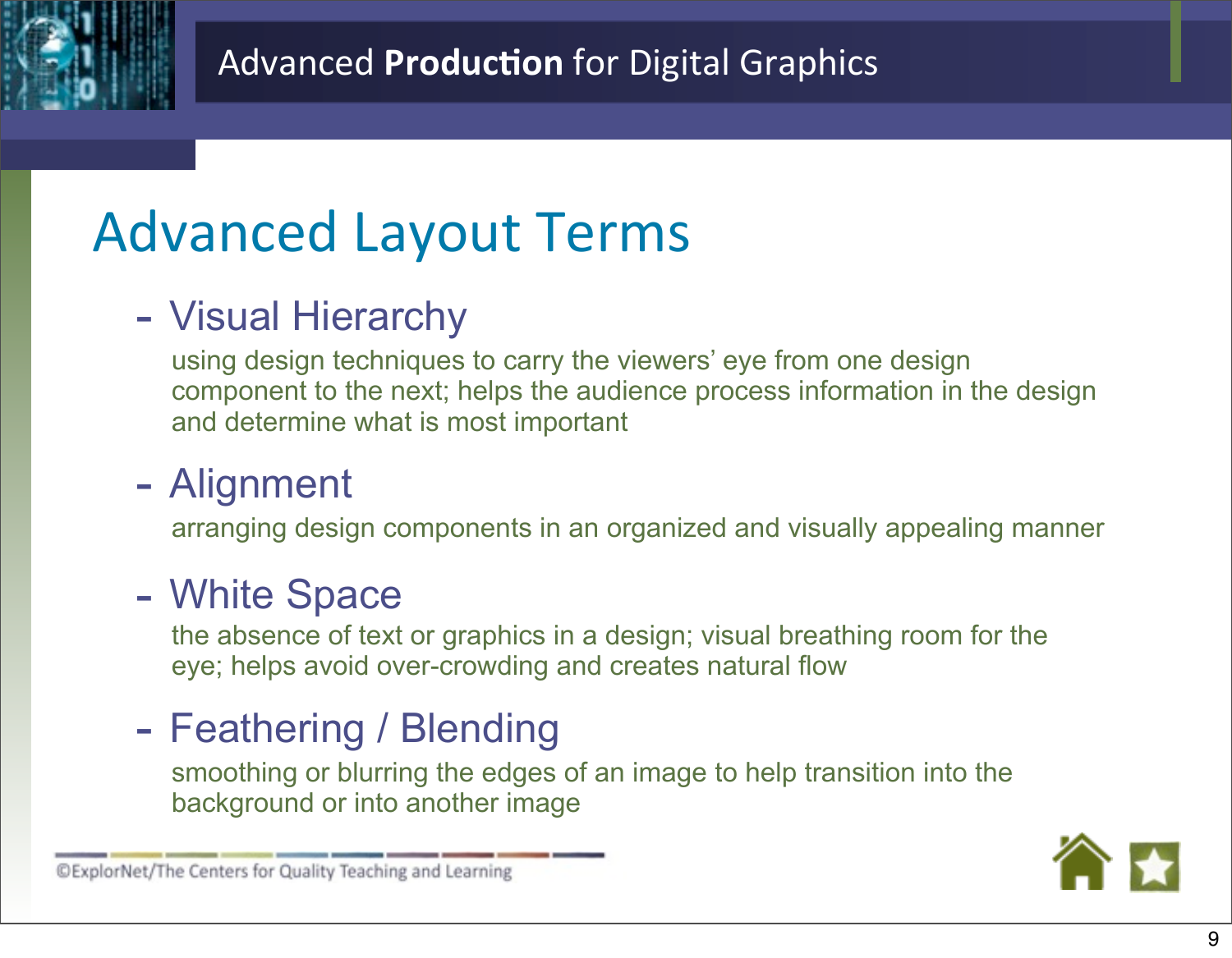

## Advanced Layout Terms (continued)

### - Master Page

a pre-determined layout that is set up beforehand and can be applied to any page in a document

### - Facing Pages

pages in a document that appear on opposite sides of a book or magazine

### - Gutter

the space between columns of text or the space between the facing pages of a document that is designated for the binding

### - Margin

the blank space around text, a graphic, or another component in the layout

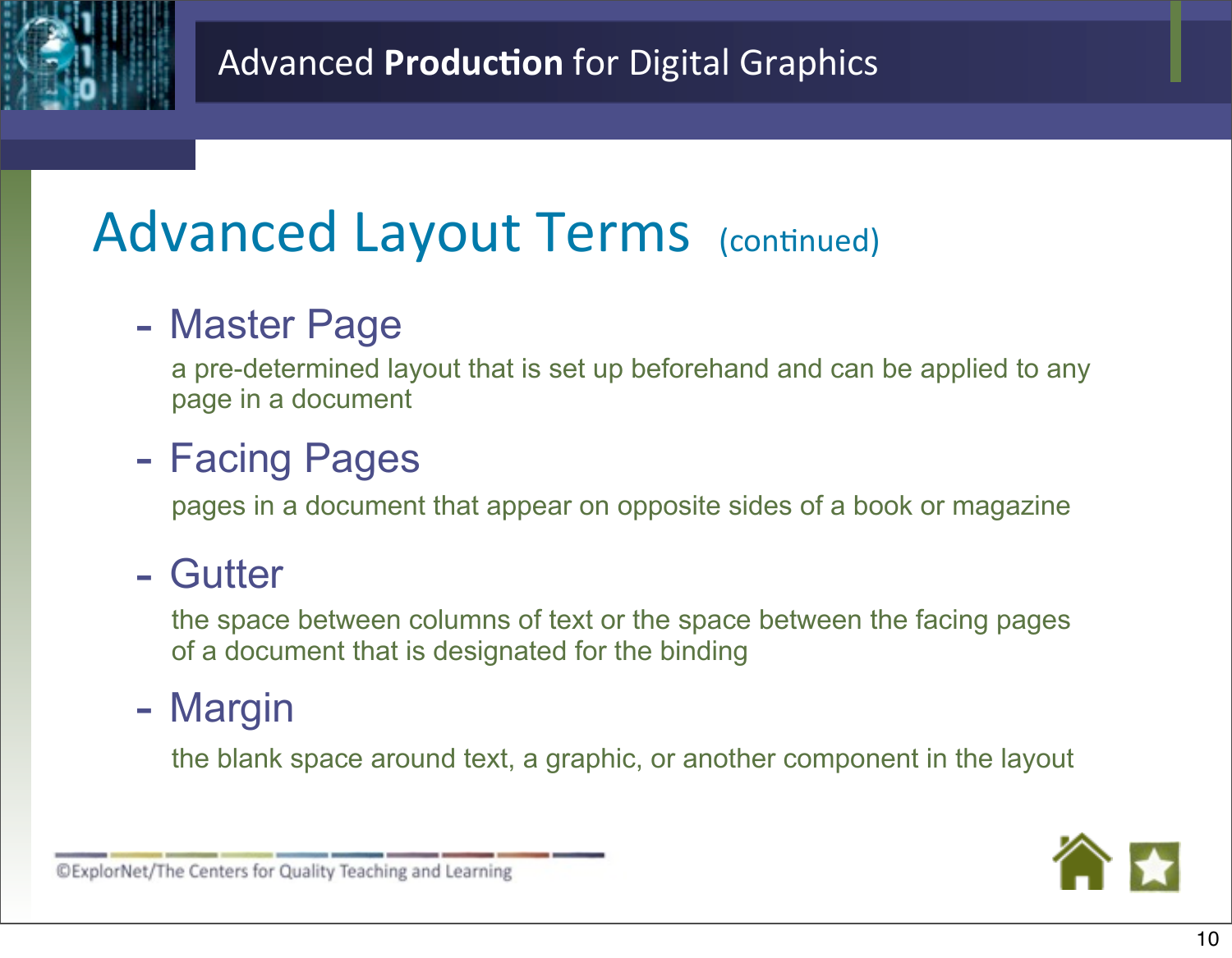

## Advanced Layout Terms (continued)

### - Placeholder Text

randomly generated words used to fill a defined space of a layout to give an impression of how the overall design will fit together

### - Text Wrapping

a feature that continues a line of text on a new line when the previous line reaches a specified length; helps create an organized and easy to follow layout

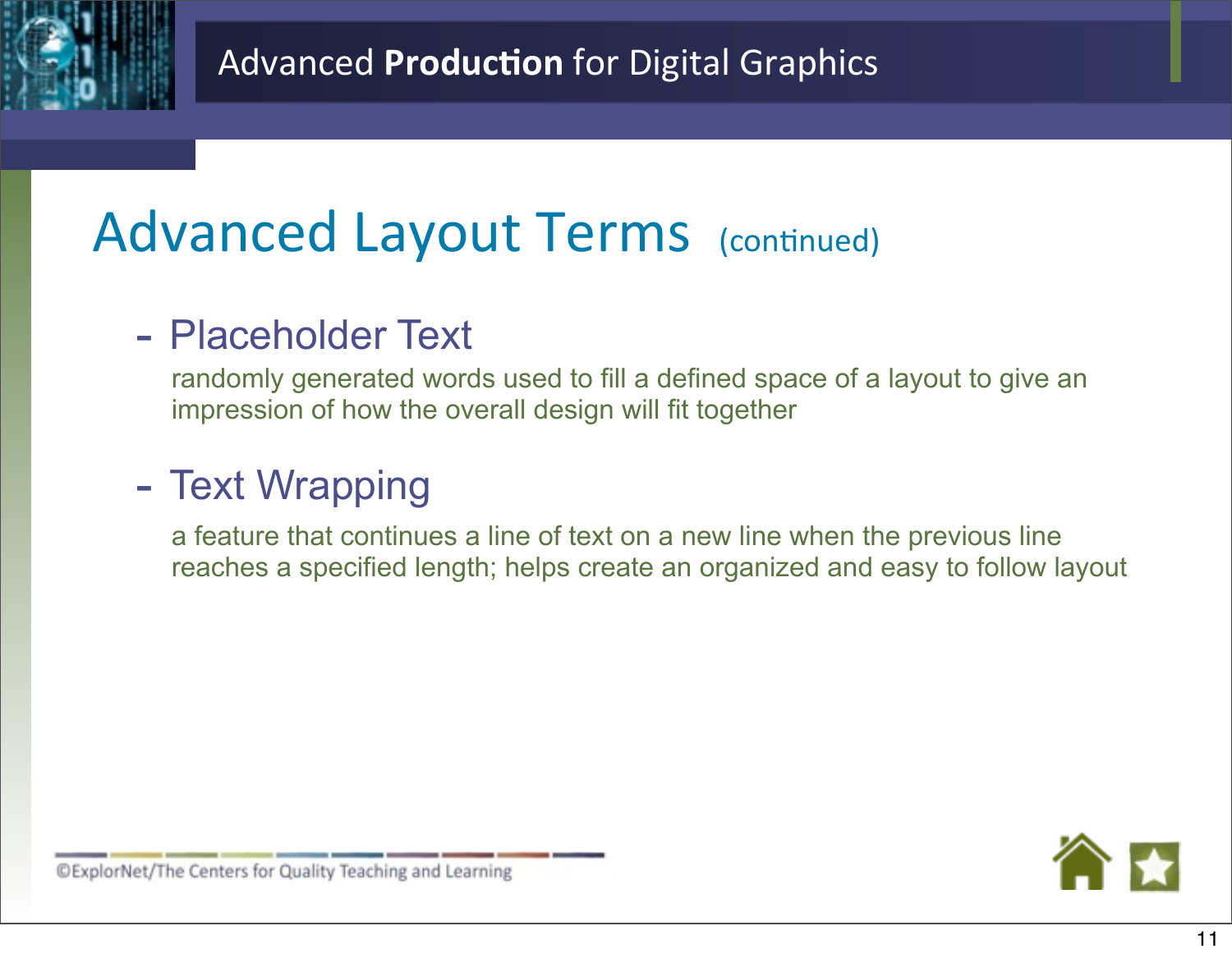

## Advanced Color Terms

### - Color Profile

a pre-determined subset of specific colors assigned to an image; preset for devices like scanners, digital cameras, monitors, and printers so that the color of an image remains true from source to destination

#### - Color Gamut

the range of colors that is defined by the color profile; when working within a given color profile, color choices are selected from the gamut

#### - Dithering

if a particular output device (monitor, web page, etc.) cannot display colors within the assigned color profile, a process called dithering peppers in pixels of similar colors to replace the colors that cannot be displayed

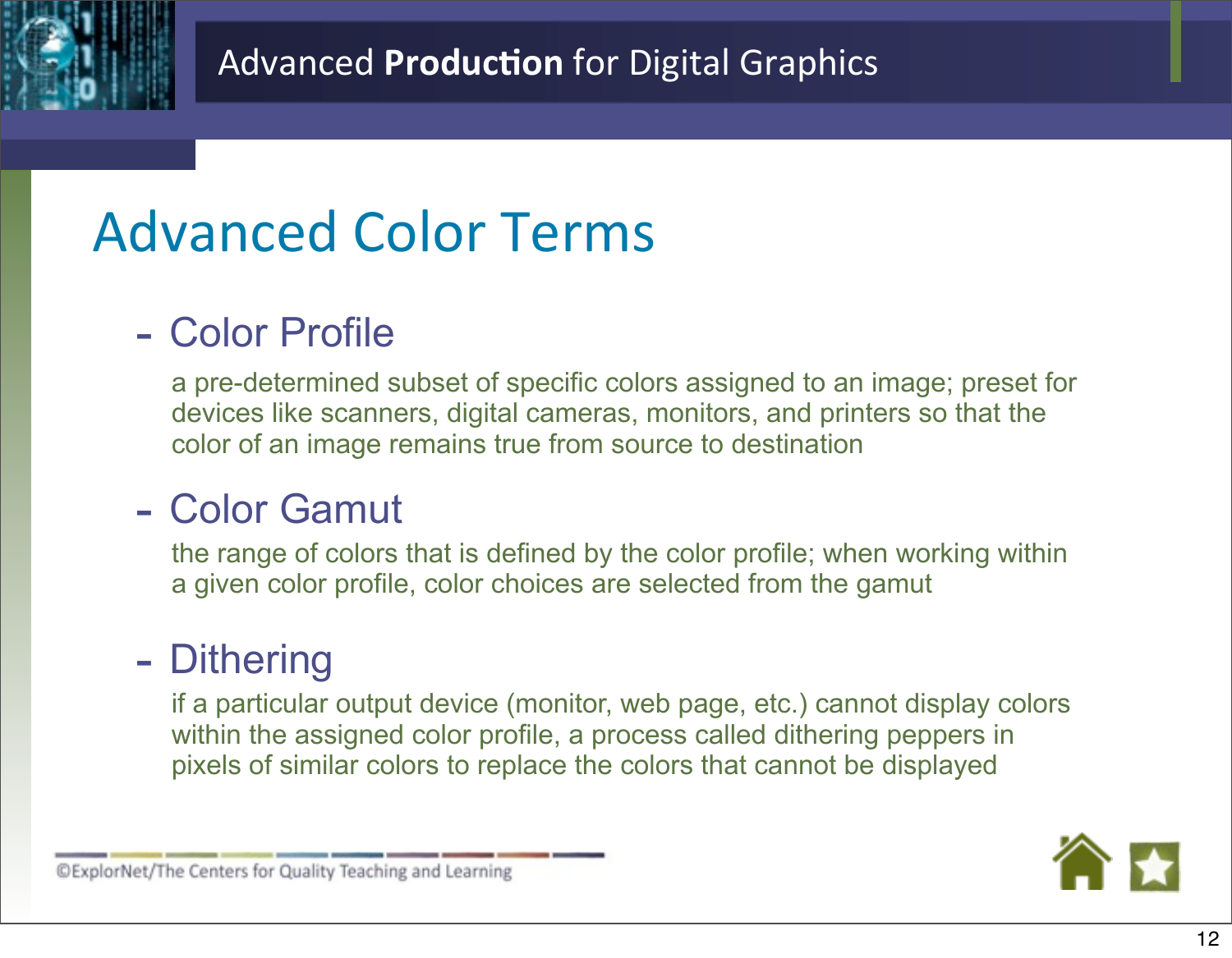

# **Advanced Text Editing Terms**

### - Typography

the design and use of fonts and typefaces as a means of visual communication in a design

#### - Font Families

collection of fonts that fall within a group or subset that are visually similar, but with minor variations *(ex :* Arial*,* Courier*,* Times*, etc.)*

#### - Readability

a characteristic of fonts that make them easy to identify and read; all fonts in a graphic design should be legible unless desired effect is otherwise

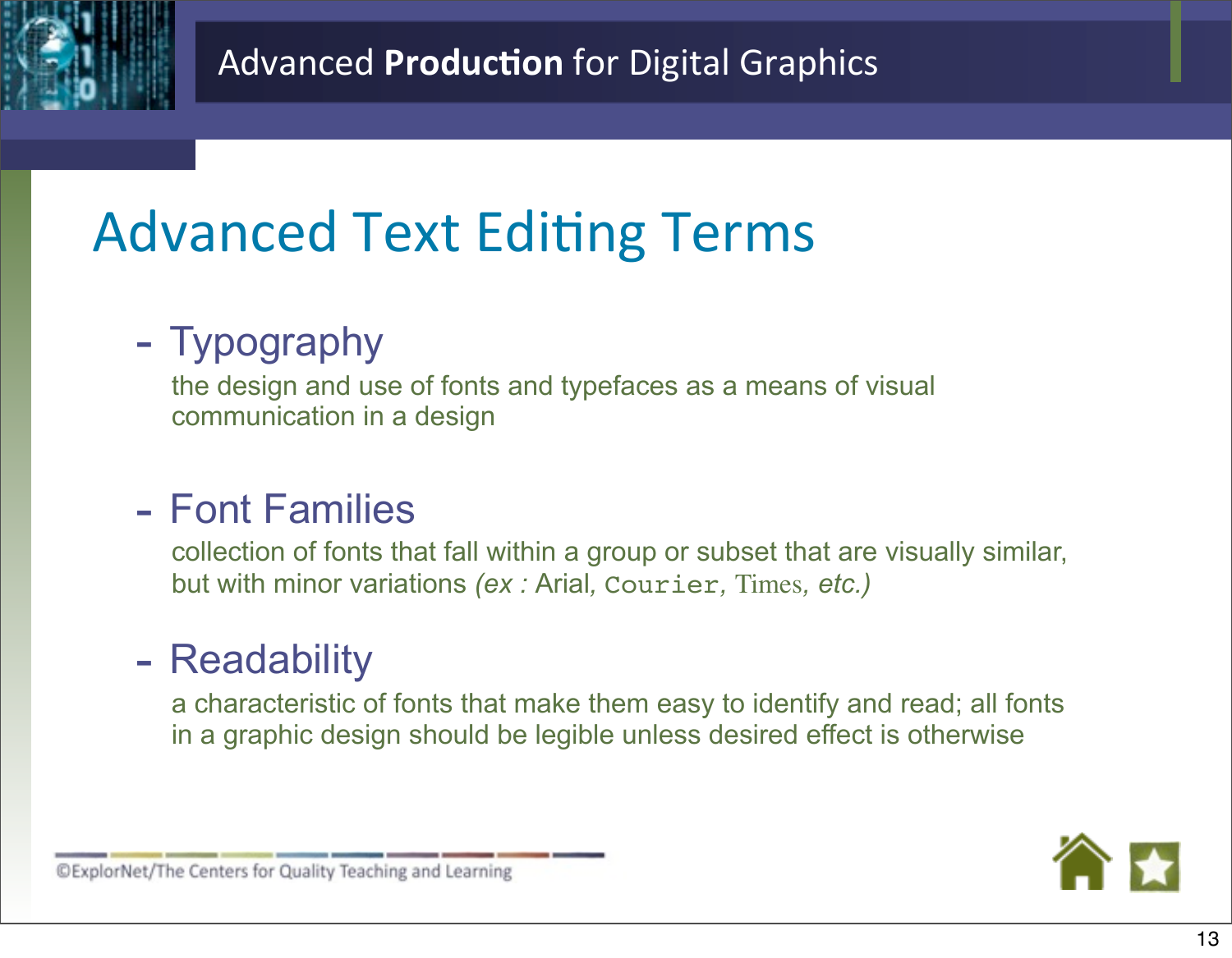

# **Advanced Text Editing Terms (continued)**

- Serif

a slight projection finishing off a stroke of a letter

### - Leading

the amount of vertical space between lines in a paragraph

### - Tracking

the amount of horizontal space between characters within a word or sentence

### - Kerning

the amount of horizontal space between individual characters

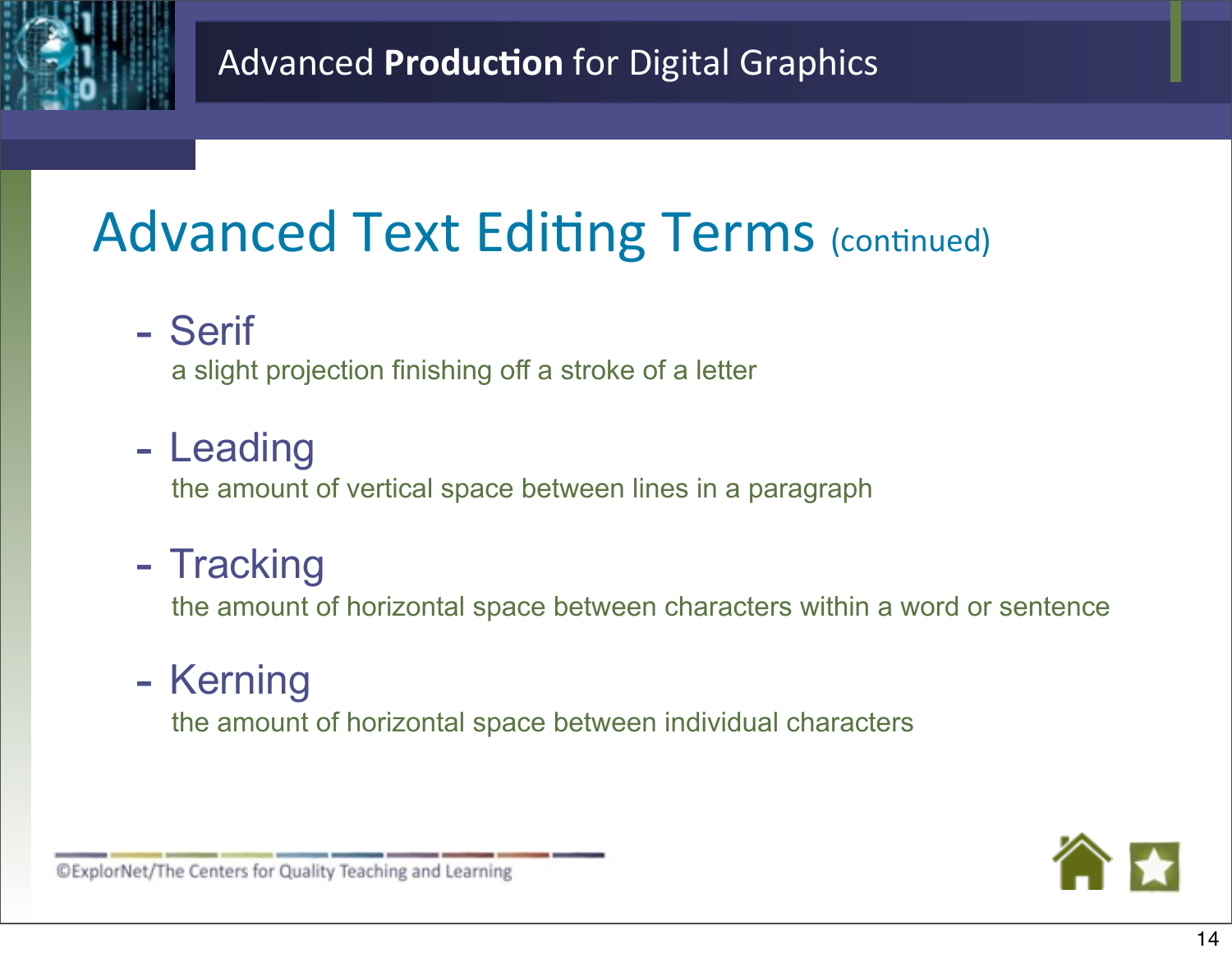# **Advanced Photo Manipulation Terms**

### - Destructive vs. Non-Destructive Editing

destructive editing changes the original photo in a way that cannot be reversed after saving and closing; non-destructive editing makes changes to the original photo that can always be reversed

### - Color Correction

adjusting the color values of a photo to make them appear more realistic or to achieve the desired effect

### - Retouching

removing unwanted elements and / or blemishes from a photo to enhance the visual quality

### - Adjusting Levels

changing highlights, shadows, and mid-tones of a photo

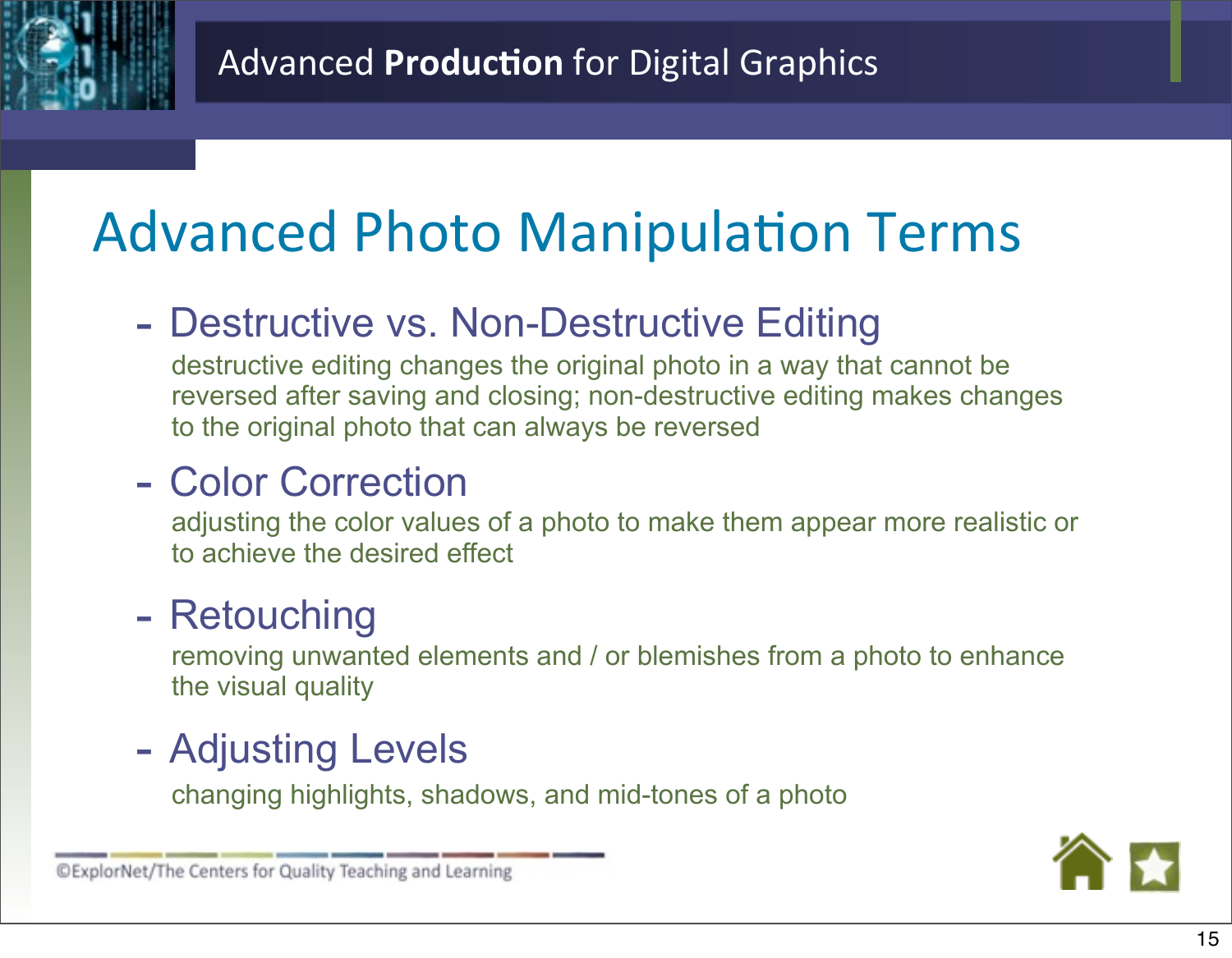

# **Advanced Photo Manipulation Terms**

(continued)

### - Exposure

the amount of light in a photo; under-exposed is not enough light while over-exposed is too much light

#### - Sharpness

the property of a photo that describes the clarity of detail

### - Contrast

the amount of separation between the darkest areas of a photo and the brightest areas; adding contrast causes a photo to look more defined

### - Smart Object

converting a photo or graphic to a smart object allows it to be scaled, rotated, or warped without losing the original quality

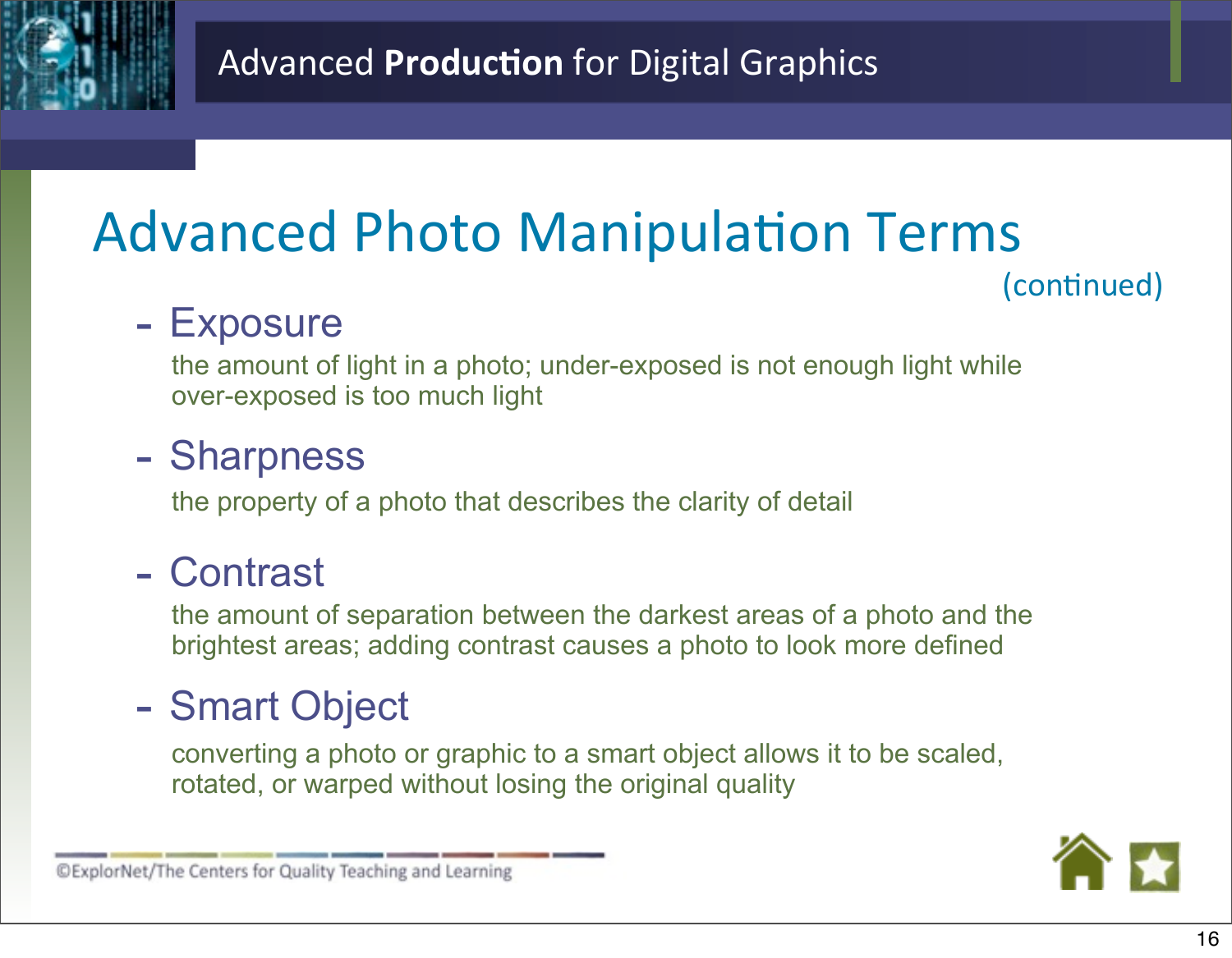<span id="page-16-0"></span>

# **203.03**

Course Weight : (5%)

Understand advanced **post-production** methods for digital graphics.

*previewing the file with the client to receive feedback; optimizing the file for specific client needs*

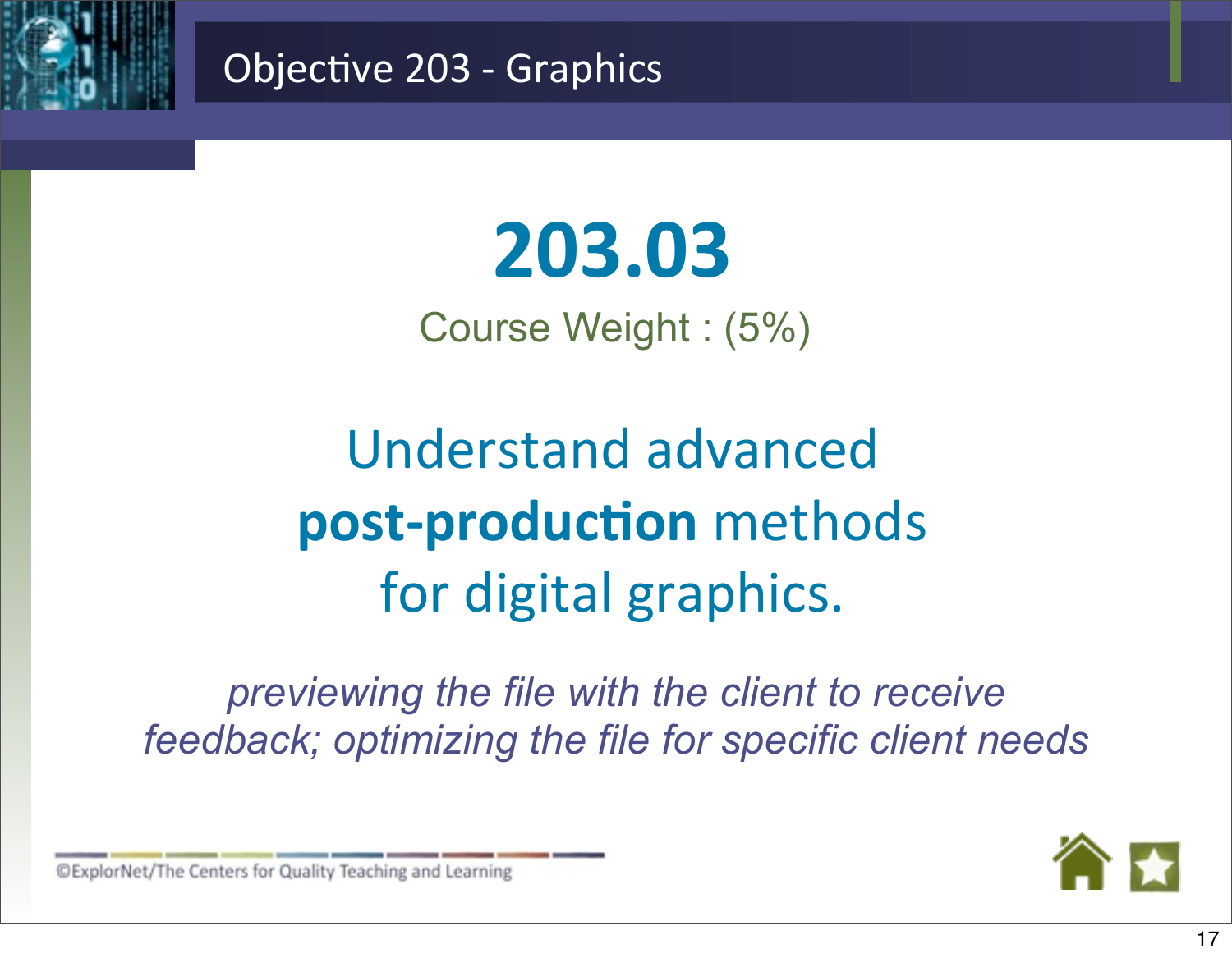### Reviewing **design comps** with client

- ✓ Provide the client with **multiple renditions** of the design that meet the goals and purpose, but look visually different (layout, scaling, etc.)
- ✓ Used for comparison purposes so the client can make a final decision
- $\sqrt{\phantom{a}}$  Can be generated in Adobe<sup>®</sup> Photoshop by creating l**ayer comps** that save all renditions in the original file for previewing

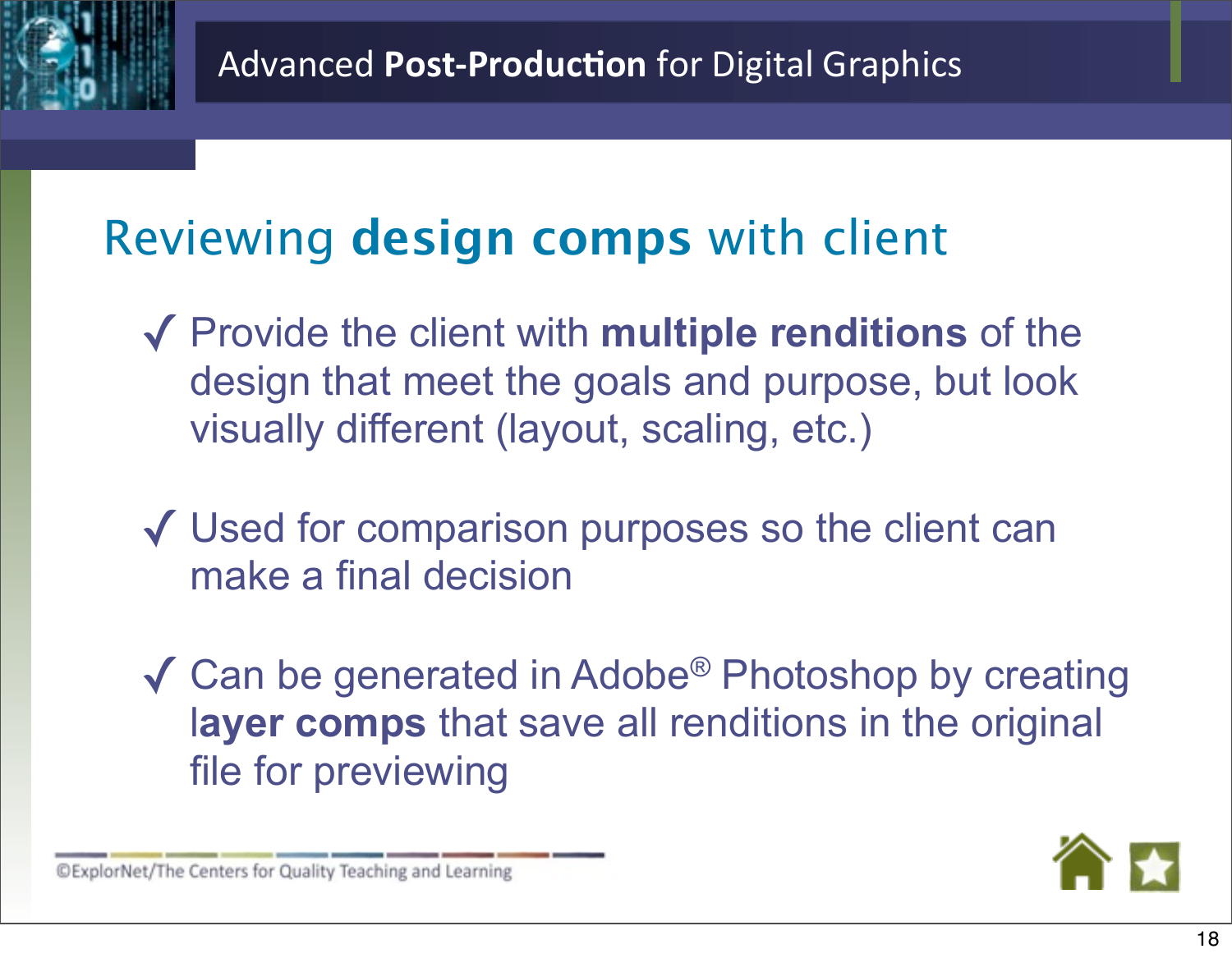Re-design the graphic based on client feedback (if necessary)

### Preview the final version

✓ Create a **proof preview** to see how the graphic design will look on a particular output device (*computer monitor, printer, etc.*)

✓ Test print any graphic design that is destined for print work and proofread for **quality assurance**